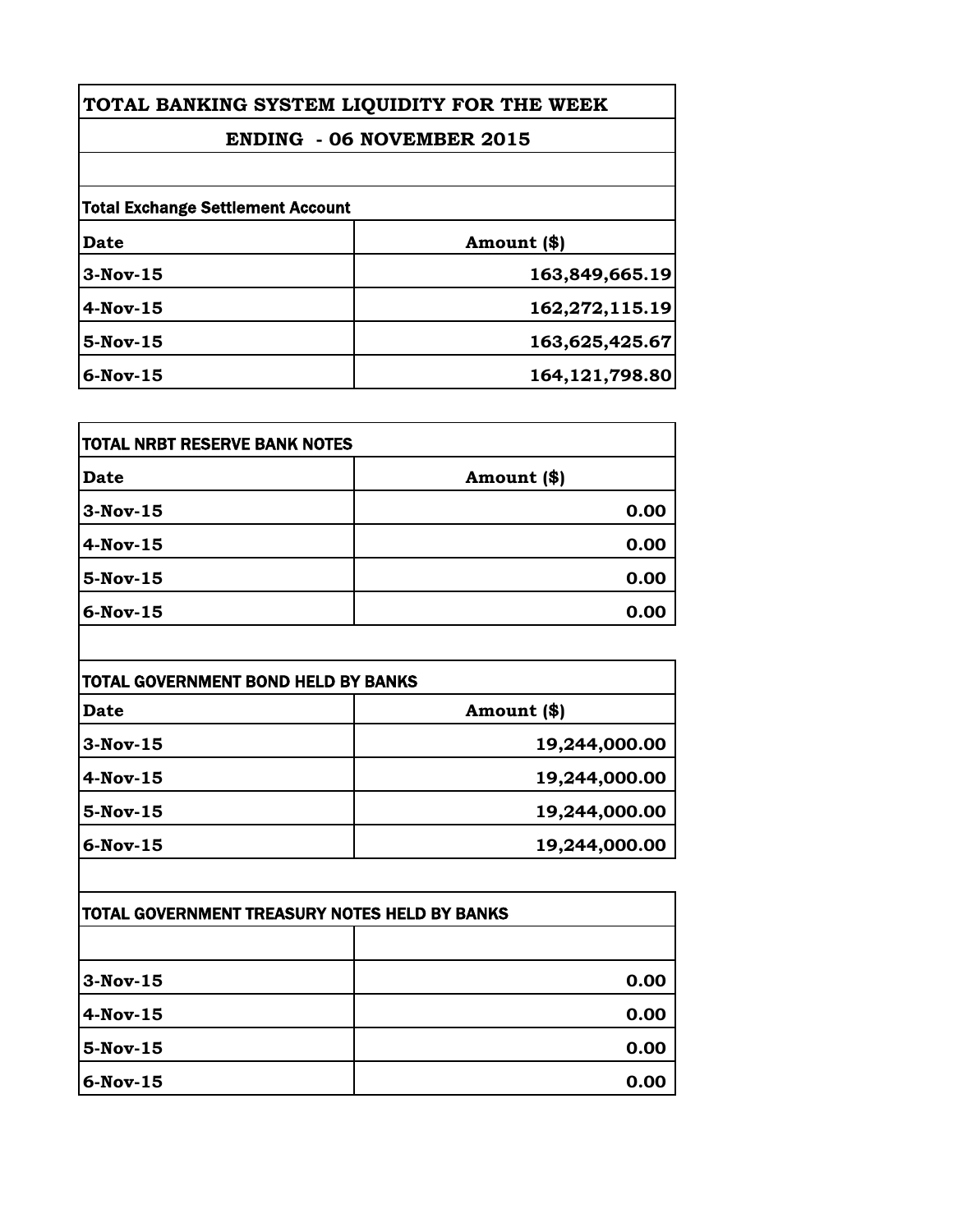| TOTAL BANKING SYSTEM LIQUIDITY FOR THE WEEK |                   |  |
|---------------------------------------------|-------------------|--|
| <b>ENDING - 13 NOVEMBER 2015</b>            |                   |  |
|                                             |                   |  |
| <b>Total Exchange Settlement Account</b>    |                   |  |
| Date                                        | Amount (\$)       |  |
| $9-Nov-15$                                  | 164,096,747.91    |  |
| $10$ -Nov- $15$                             | 164,450,094.29    |  |
| $11$ -Nov-15                                | 163, 187, 570. 24 |  |
| $12$ -Nov- $15$                             | 164,371,940.48    |  |
| 13-Nov-15                                   | 164,801,220.05    |  |

| itotal NRBT RESERVE BANK NOTES |             |
|--------------------------------|-------------|
| Date                           | Amount (\$) |
| 9-Nov-15                       | 0.00        |
| 10-Nov-15                      | 0.00        |
| 11-Nov-15                      | 0.00        |
| 12-Nov-15                      | 0.00        |
| 13-Nov-15                      | 0.00        |

| TOTAL GOVERNMENT BOND HELD BY BANKS |               |  |
|-------------------------------------|---------------|--|
| Date                                | Amount (\$)   |  |
| $9-Nov-15$                          | 19,244,000.00 |  |
| $10$ -Nov-15                        | 19,244,000.00 |  |
| $11$ -Nov-15                        | 19,244,000.00 |  |
| $12$ -Nov-15                        | 19,244,000.00 |  |
| $13-Nov-15$                         | 19,244,000.00 |  |

| TOTAL GOVERNMENT TREASURY NOTES HELD BY BANKS |             |
|-----------------------------------------------|-------------|
| Date                                          | Amount (\$) |
| $9-Nov-15$                                    | 0.00        |
| 10-Nov-15                                     | 0.00        |
| 11-Nov-15                                     | 0.00        |
| $12$ -Nov- $15$                               | 0.00        |
| 13-Nov-15                                     | 0.00        |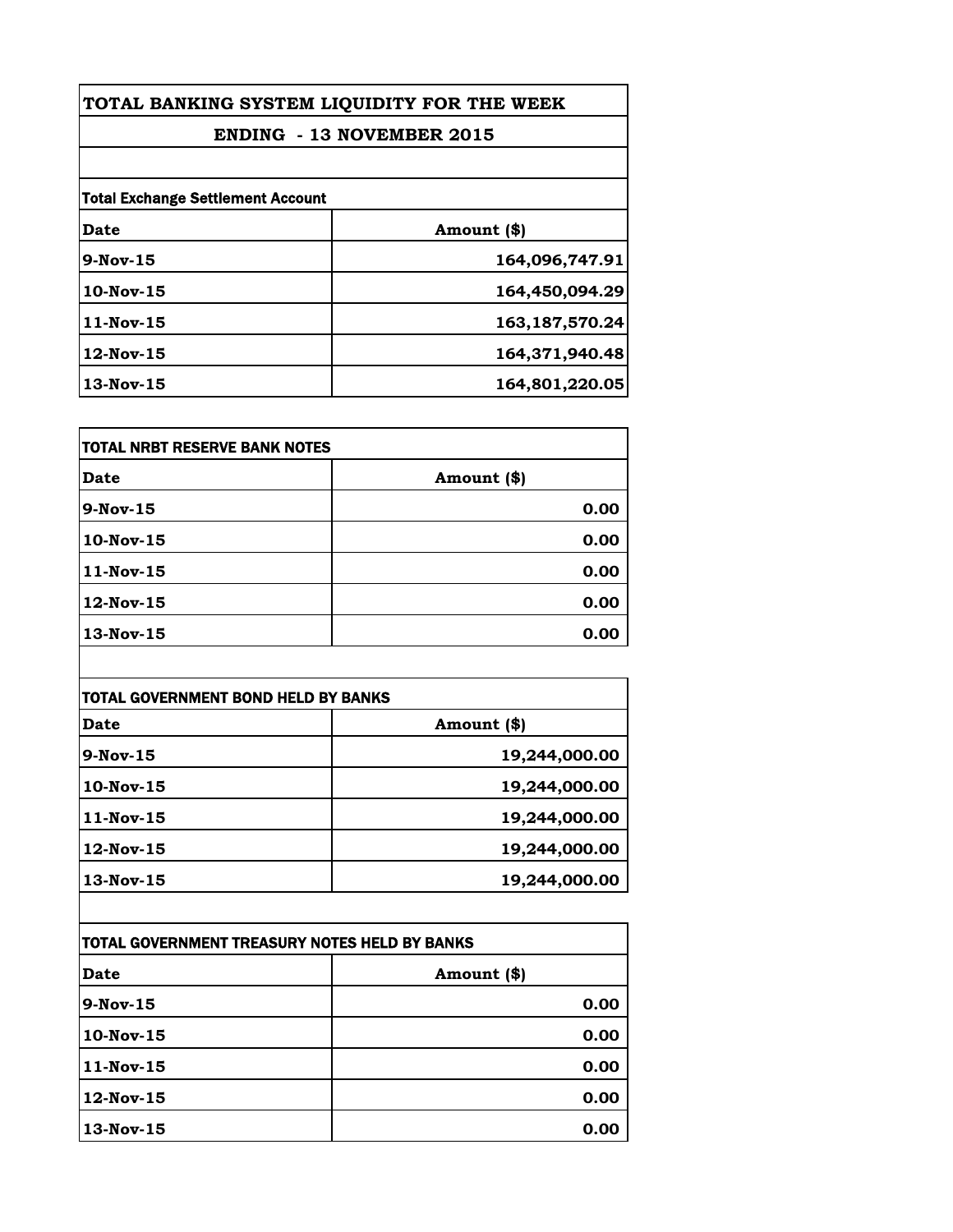| TOTAL BANKING SYSTEM LIQUIDITY FOR THE WEEK |                |  |
|---------------------------------------------|----------------|--|
| <b>ENDING - 20 NOVEMBER 2015</b>            |                |  |
|                                             |                |  |
| <b>Total Exchange Settlement Account</b>    |                |  |
| Date                                        | Amount (\$)    |  |
| $16$ -Nov- $15$                             | 164,807,445.07 |  |
| 17-Nov-15                                   | 165,792,732.31 |  |
| 18-Nov-15                                   | 167,709,196.08 |  |
| 19-Nov-15                                   | 169,436,657.42 |  |
| $20$ -Nov-15                                | 168,651,538.35 |  |

| itotal NRBT RESERVE BANK NOTES |             |
|--------------------------------|-------------|
| Date                           | Amount (\$) |
| 16-Nov-15                      | 0.00        |
| 17-Nov-15                      | 0.00        |
| 18-Nov-15                      | 0.00        |
| 19-Nov-15                      | 0.00        |
| 20-Nov-15                      | 0.00        |

| TOTAL GOVERNMENT BOND HELD BY BANKS |               |  |
|-------------------------------------|---------------|--|
| Date                                | Amount (\$)   |  |
| $16$ -Nov- $15$                     | 19,244,000.00 |  |
| 17-Nov-15                           | 19,244,000.00 |  |
| 18-Nov-15                           | 19,244,000.00 |  |
| $19$ -Nov-15                        | 19,244,000.00 |  |
| 20-Nov-15                           | 19,244,000.00 |  |

| TOTAL GOVERNMENT TREASURY NOTES HELD BY BANKS |             |  |
|-----------------------------------------------|-------------|--|
| Date                                          | Amount (\$) |  |
| $16$ -Nov- $15$                               | 0.00        |  |
| 17-Nov-15                                     | 0.00        |  |
| 18-Nov-15                                     | 0.00        |  |
| 19-Nov-15                                     | 0.00        |  |
| 20-Nov-15                                     | 0.00        |  |